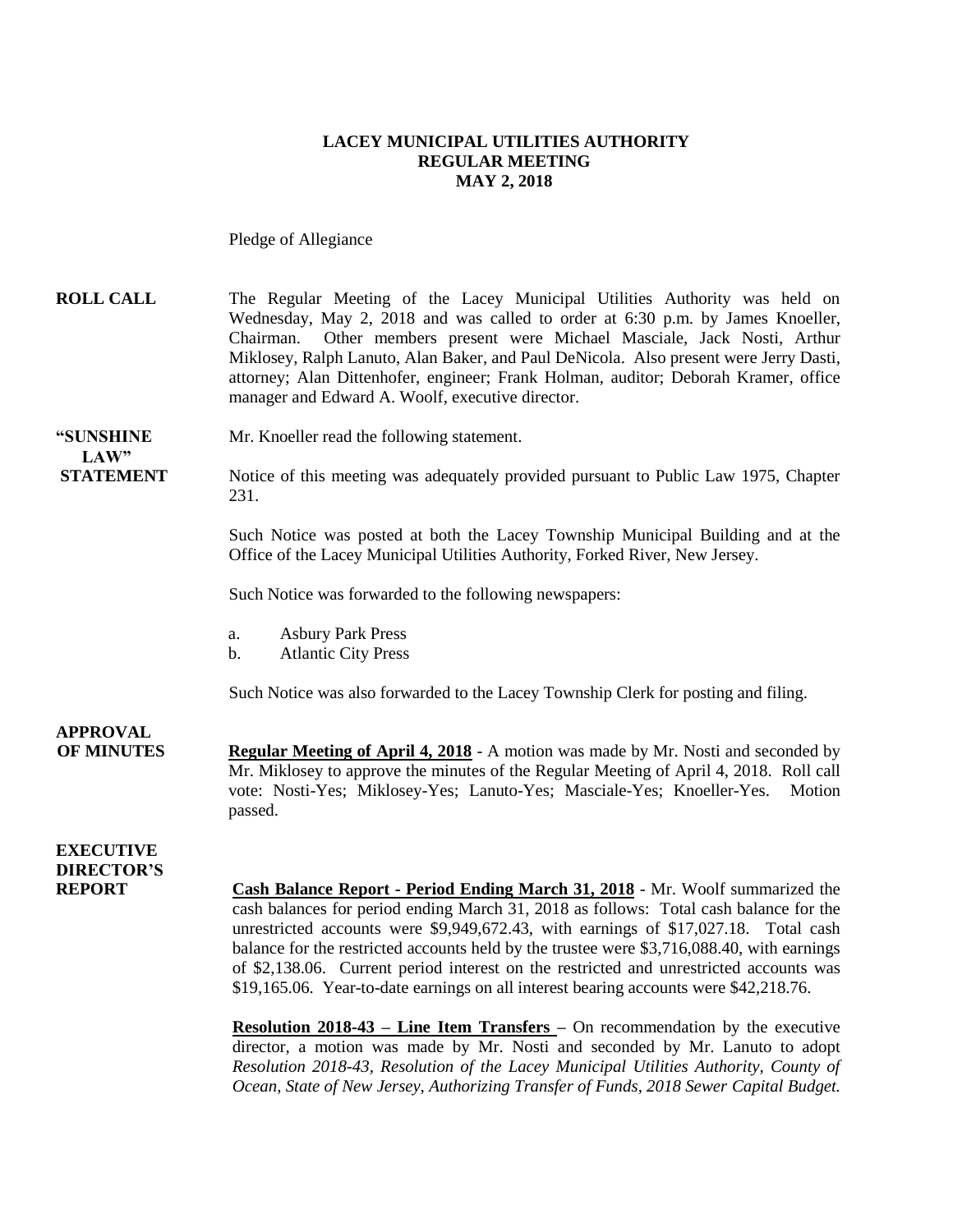Roll call vote: Nosti-Yes; Lanuto-Yes; Miklosey-Yes; Masciale-Yes; Knoeller-Yes. Motion passed.

#### **BUSINESS REPORT** The business report was submitted for review.

# **ENGINEER'S**

**REPORT Resolution 2018-41 – Preliminary Sewer and Water Approval – Fiesta Restaurant, LLC. – Taco Bell** – Mr. Dittenhofer reported his office received the application and plans for preliminary sewer and water approval for Fiesta Restaurant, LLC – Taco Bell, Block 314, Lot 29.02. The applicant is proposing to construct a 2,145 SF Taco Bell restaurant on the western side of Route 9 in front of Home Depot. The applicant proposes to connect to existing water and sewer service behind the curb line on Sunset Boulevard. On recommendation by the Authority's engineer, a motion was made by Mr. Masciale and seconded by Mr. Miklosey to adopt *Resolution No. 2018-41, Resolution of the Lacey Municipal Utilities Authority, County of Ocean, State of New Jersey, Preliminary Sewer and Water Approval, Fiesta Restaurant, LLC. – Taco Bell, Block 314, Lot 29.02.* Mr. Knoeller asked Mr. Dasti to forward management a copy of the Operation's Agreement, which outlines the regulations for that site. Roll call vote: Masciale-Yes; Miklosey-Yes; Lanuto-Yes; Nosti-Yes; Knoeller-Yes**.** Motion passed.

> **Resolution 2018-42 – Preliminary & Tentative Sewer and Water Approval – Fresenius Kidney Care at Lacey Retail Center – COP Forked River, LLC.** – Mr. Dittenhofer reported his office received the application and plans for preliminary and tentative sewer and water approval for COP Forked River, LLC, Block 314.01, Lot 29.07. The applicant is proposing to construct an 8,040 SF medical office building on the western side of Route 9 adjacent to Sunrise Boulevard, in the Lacey Retail Center site. The applicant proposes to connect to previously installed water main on the site and loop 6" DIP water main with services to the building. The applicant also proposes to connect to an existing 8" sanitary sewer stub and install 8" PVC main to service the building. On recommendation by the Authority's engineer, a motion was made by Mr. Nosti and seconded by Mr. Miklosey to adopt *Resolution No. 2018-42, Resolution of the Lacey Municipal Utilities Authority, County of Ocean, State of New Jersey, Preliminary & Tentative Sewer and Water Approval, Fresenius Kidney Care at Lacey Retail Center, COP Forked River, LLC., Block 314.01, Lot 29.07.* Mr. Knoeller asked Mr. Dasti to forward management a copy of the Operation's Agreement, which outlines the regulations for that site. Roll call vote: Nosti-Yes; Miklosey-Yes; Lanuto-Yes; Masciale-Yes; Knoeller-Yes. Motion passed.

> **New Administration Building** – Mr. Dittenhofer stated construction on the Administration building began on March  $19<sup>th</sup>$  and is on-going. Construction of the sewer extension started on March  $28<sup>th</sup>$  and is on-going.

> **Cleaning and Televising Sanitary Sewers – Phase 8** – Mr. Dittenhofer stated the bid opening was held last week, however, he recommends rejection of the bids due to budgetary constraints.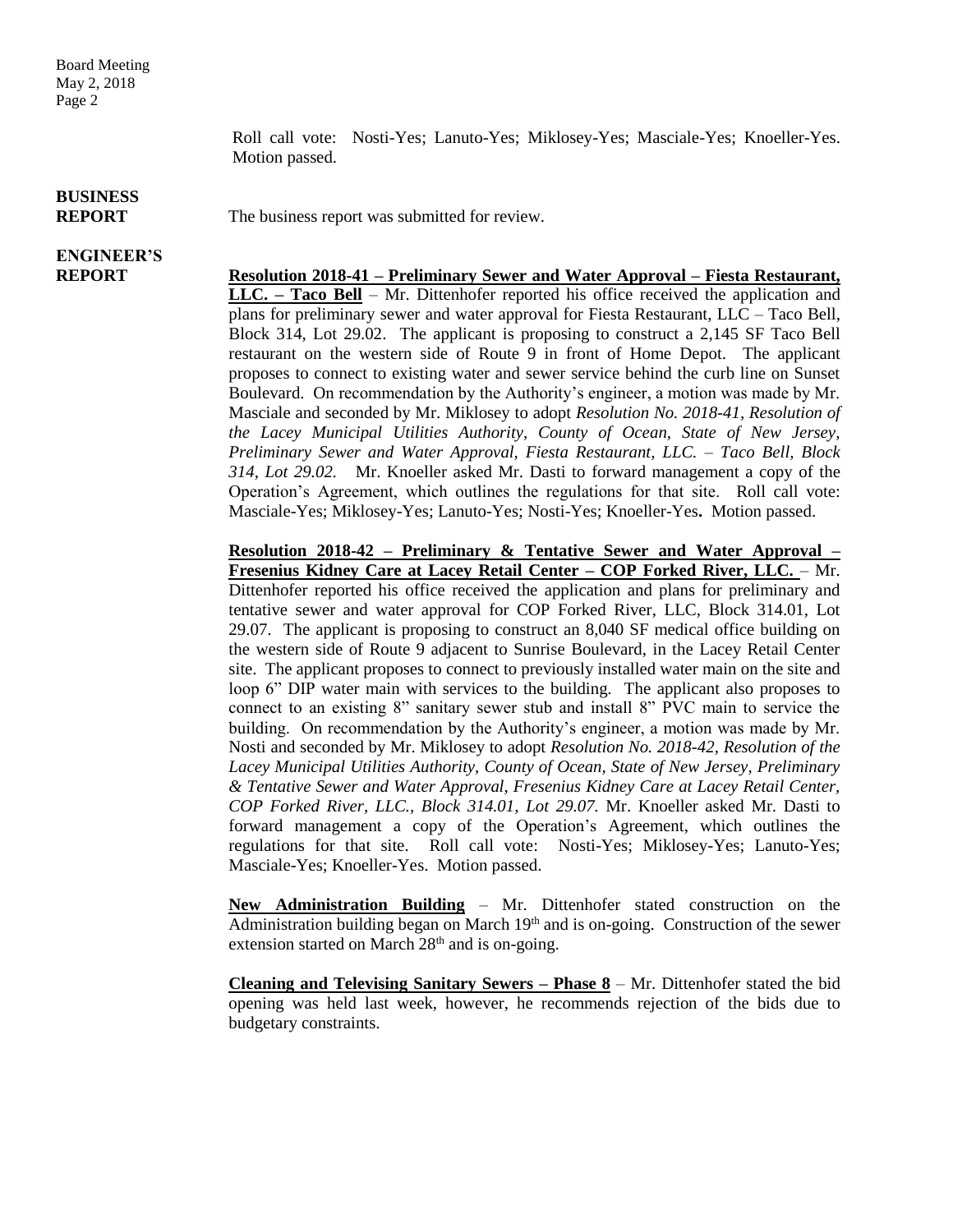# **ATTORNEY'S**

**REPORT Lacey MUA from Lacey Township** – Mr. Dasti stated his office forwarded to the Authority the recently revised Ordinance authorizing the conveyance of the property to the Authority, as adopted by the Township. There are a few additional conditions in the revised Ordinance that the Township would like the Authority to address. There was discussion regarding these conditions, which was unclear to the Board. Mr. Knoeller asked Mr. Dasti to contact the Township's attorney to clarify the Ordinance.

> **107 North Main Street** – Mr. Dasti stated he has recorded the Operations Agreement between the Authority and the Developer concerning the monitoring wells.

> **LIDL Grocery Store** – Mr. Dasti stated his office reviewed letters of recommendation from the Authority's engineer.

> **Fresenius Kidney Care** – Mr. Dasti stated his office reviewed letters of recommendation from the Authority's engineer.

> **Fiesta Restaurant, LLC** – Mr. Dasti stated his office reviewed letters of recommendation from the Authority's engineer.

### **AUDITOR'S**

**REPORT** Accountant's Status Report – Month Ended March 31, 2018 – Mr. Holman reported sewer and water revenues had a favorable variance for the month and year-to-date. Sewer and water expenses had a favorable variance for the month and year-to-date. Sewer and water user charges had a favorable variance for the month.

> **2017 Audit** – Mr. Holman stated a meeting was held with the Finance Committee to review the 2017 audit. Overall he stated it was a positive report with no recommendations.

#### **CORRESPONDENCE**

**Mr. & Mrs. Comeau, Chestnut Drive** – Requesting relief of utility bill, due to broken pipe. Since the water from the leak did not go into the sewer system, a motion was made by Mr. Miklosey and seconded by Mr. Nosti to grant a credit adjustment on the sewer charges in the amount of \$5,286.40 (687,000 gallons). Roll call vote: Miklosey-Yes; Nosti-Yes; Lanuto-Yes; Masciale-Yes; Knoeller-Yes. Motion passed.

**John Vincentini/Forever Young Nursery** – Requesting relief of utility bill, due to pipe leak. Since the water from the leak did not go into the sewer system, a motion was made by Mr. Masciale and seconded by Mr. Miklosey to grant a credit adjustment on the sewer charges in the amount of \$1,141.05 (173,000 gallons). Roll call vote: Masciale-Yes; Miklosey-Yes; Lanuto-Yes; Nosti-Yes; Knoeller-Yes. Motion passed.

**Mr. & Mrs. DiLorenzo, Dove Court** – Requesting broken meter repair fees. Based upon the available information, a waiver of the service charges could not be supported. It is the customer's responsibility to protect their water meter from freezing temperatures. Knoeller see if there are vent's open in cases like this.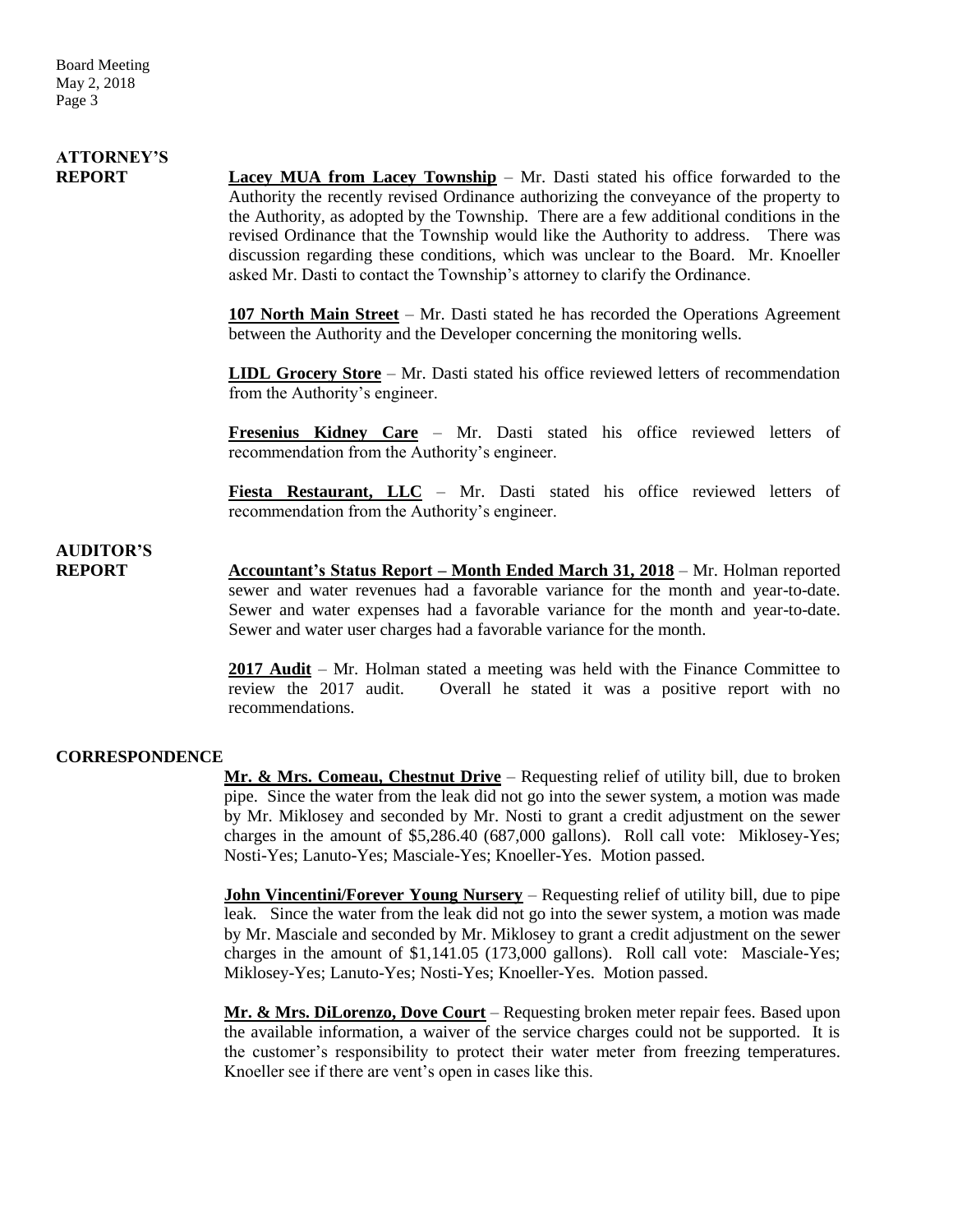Board Meeting May 2, 2018 Page 4

## **OLD**

**BUSINESS** There was no old business to discuss.

## **NEW**

**BUSINESS** Mr. Knoeller stated a meeting was held regarding the progress of the new administration building, and he is impressed in how the building is coming along. They are ahead of schedule, and the parking lot will be completed in two weeks. The gas line issue has been resolved and will be done in-house. The Macintyre group who is running the sewer extension ran into a problem where they had a bad casting on one of the manholes, which had to be redone. Mr. Dittenhofer stated he has worked with the contractor before and they have always done a superior job. Mr. Knoeller stated Lanuto Architect is doing an outstanding job.

### **PUBLIC BUSINESS/**

**COMMENT Regina Discenza, Sunset Drive** – Mrs. Discenza asked about the status of the Toll Brothers water pressure issue. Mr. Knoeller stated a meeting was held with Toll Brothers executives and they are satisfied with our water pressure to the development.

# **PAYMENT OF**

**VOUCHERS WHEREAS**, the members of the Lacey Municipal Utilities Authority carefully examined all vouchers presented for payment of claims;

> **NOW, THEREFORE, BE IT RESOLVED** by the Lacey Municipal Utilities Authority that:

> 1. Said vouchers in the sum of \$1,272,012.67 be and the same are hereby approved to be paid.

2. Said vouchers are listed on the attached computer check register.

A motion was made by Mr. Miklosey and seconded by Mr. Masciale to adopt the above Resolution. Roll call vote: Miklosey-Yes; Masciale-Yes; Lanuto-Yes; Nosti-Yes; Knoeller-Yes. Motion passed.

**ADJOURNMENT** There being no further business to discuss, the meeting was adjourned at 7:00 p.m.

Respectfully submitted,

Michele Kennedy Executive Secretary